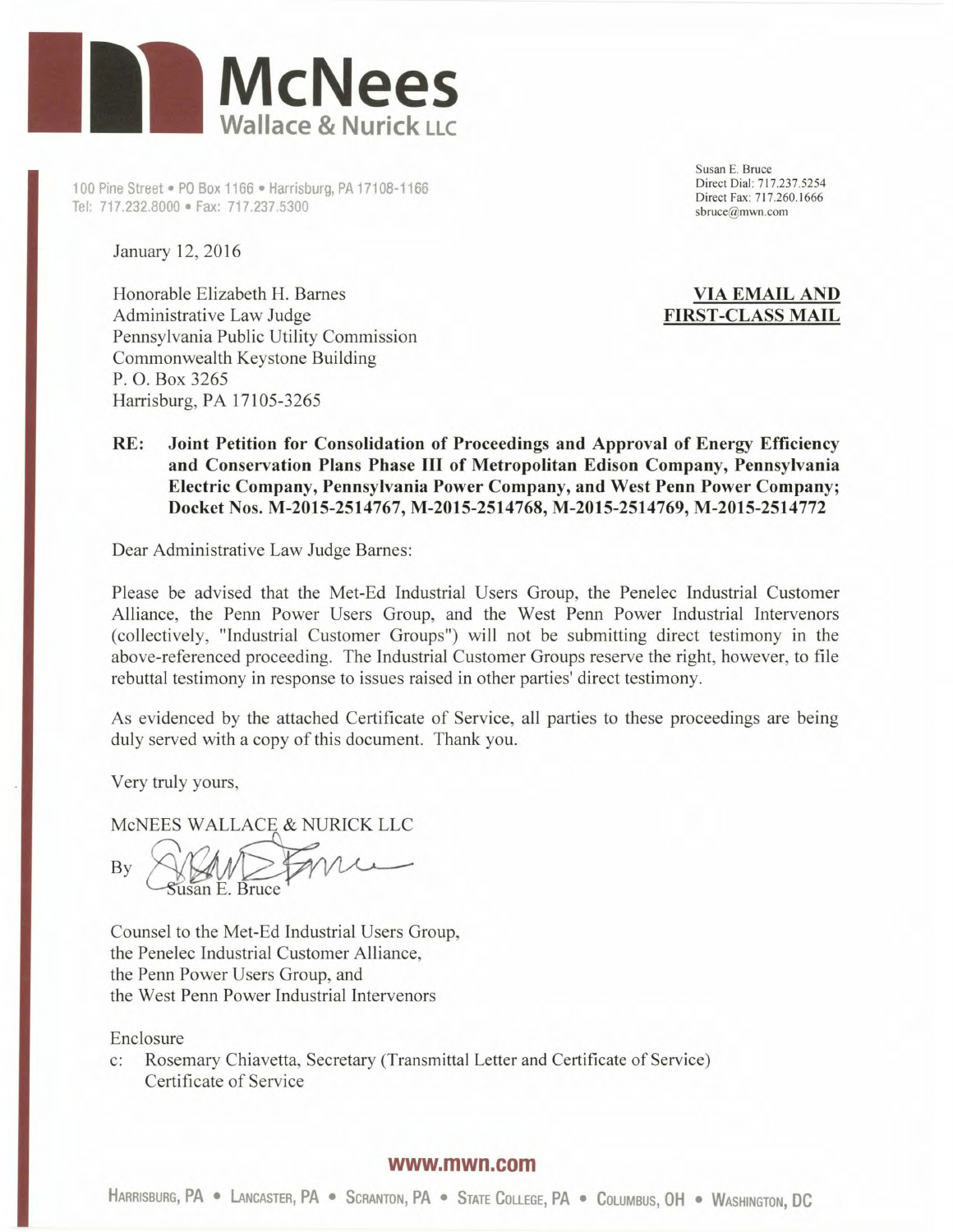# **CERTIFICATE OF SERVICE**

I hereby certify that I am this day serving a true copy of the foregoing document upon the participants listed below in accordance with the requirements of *52* Pa. Code Section 1.54 (relating to service by a participant).

### **VIA E-MAIL AND FIRST-CLASS MAIL**

Kathy J. Kolich, Esq. Kolich & Associates, LLC 1521 Hightower Drive Uniontown, OH *44685*  kjklaw@yahoo.com

John L. Munsch, Esq. FirstEnergy Service Company 800 Cabin Hill Drive Greensburg, PA 15601 jmunsch@firstenergy.com

Darryl A. Lawrence, Esq. Christy Appleby, Esq. Office of Consumer Advocate 555 Walnut Street, 5<sup>th</sup> Floor Harrisburg, PA 17101 dlawrence@paoca.org cappleby $\mathcal{D}$ paoca.org

Elizabeth Rose Triscari, Esq. Office of Small Business Advocate 300 North Second Street, Suite 202 Harrisburg, PA 17101 etriscari@pa.gov

Johnnie Simms, Esq. Bureau of Investigation and Enforcement Pennsylvania Public Utility Commission Commonwealth Keystone Building 400 North Street, 2nd Floor West P. 0. Box 3265 Harrisburg, PA 17105-3265 iosimms@pa.gov

Christopher M. Arfaa, Esq. Thomas J. Sniscak, Esq. William E. Lehman, Esq. Hawke McKeon & Sniscak, LLP 100 North Tenth Street P.O. Box 1778 Harrisburg, PA 17105  $cmarfaa$ @hmslegal.com tjsniscak $@$ hmslegal.com welehman@hmslegal.com

Patrick M. Cicero, Esq. Harry S. Geller, Esq. Joline Price, Esq. Elizabeth R. Marx, Esq. Pennsylvania Utility Law Project 118 Locust Street Harrisburg, PA 17101  $pulp@palegalaid.net$  $ipricepulp@palegalaid.net$  $emaryulp@palegalaid.net$ 

Derrick Price Williamson, Esq. Barry A. Naum, Esq. Spilman Thomas & Battle, PLLC 1100 Bent Creek Boulevard, Suite 101 Mechanicsburg, PA 17050  $d$ williamson $@$ spilmanlaw.com bnaum@spilmanlaw.com